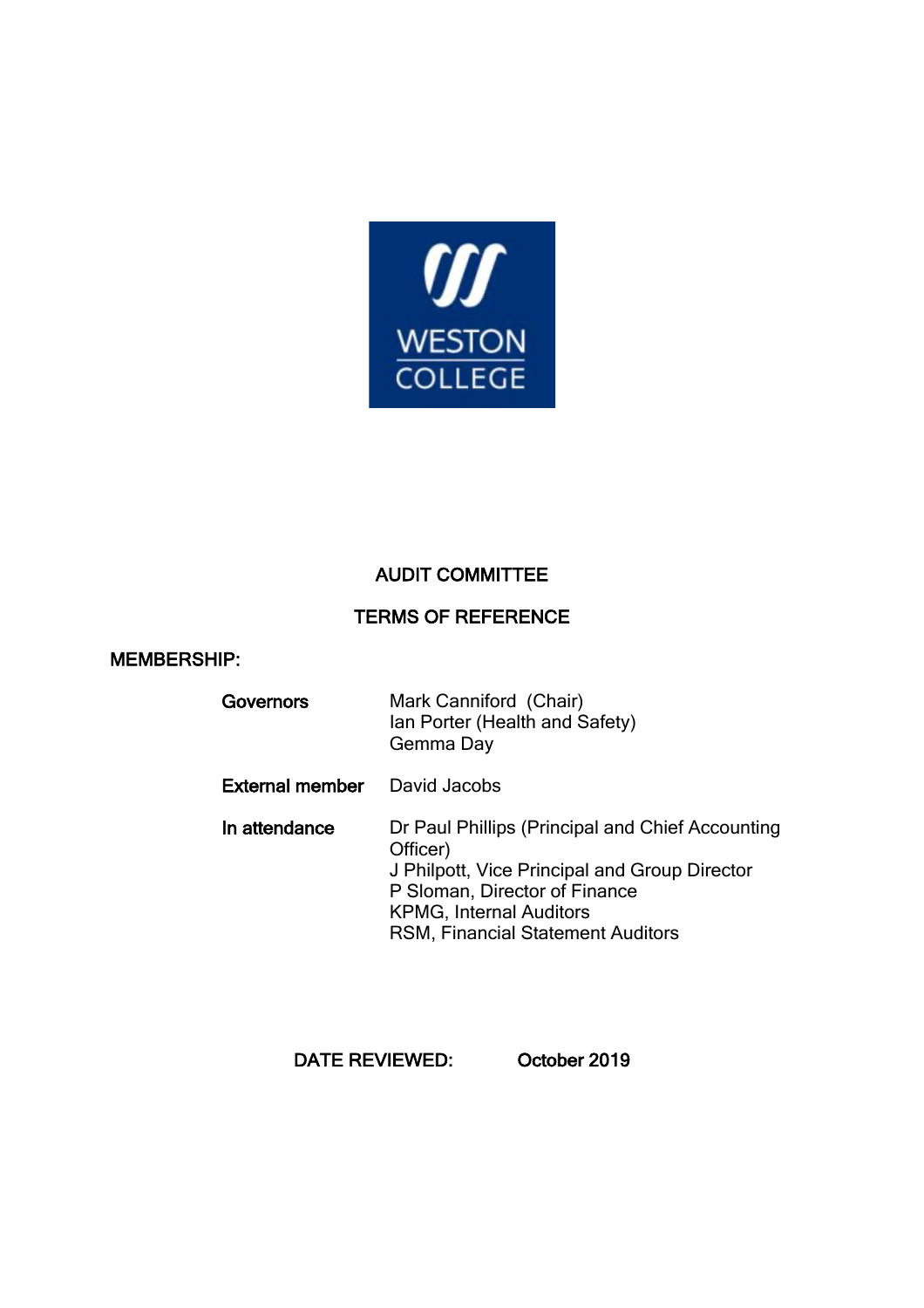## AUDIT COMMITTEE

 Ĩ

### TERMS OF REFERENCE

#### 1. General

This is a statutory Committee required by Article 6 of the Instrument & Articles of Government (March 2012). quired by<br>an Audit<br>poration

1.1. Colleges are required to establish an Audit committee to determine or advise on such matters relating to audit as the Corporation may remit them.

#### 2. Objectives

The Audit Committee is responsible for the provision of independent and authoritative advice to the Corporation on the adequacy and effectiveness of the College's internal control and its arrangements for risk management, control and governance processes, and securing economy, efficiency and effectiveness (value for money). This applies to the College's subsidiary companies, currently Forward Futures Limited, Offender Learning Services Limited, Inspirational Events and Investments Limited and Somax Limited.

#### 3. Delegated Authority

- 3.1 The Committee has authority to obtain external professional advice up to a value of £5000, in any one year, without authority from the Finance Committee or the Corporation.
- 3.2 The Audit Committee may have direct access to the College advisers and may commission additional audit reports as they deem appropriate, without reference to the **Corporation**
- 3.3 The Committee shall be granted rights of access to obtain all the information it considers necessary from members of staff, contractors and sub-contractors, and Governors of the Corporation, and to consult the Internal Audit Service (IAS), Financial Statement Auditors and Funding Adviser directly.

#### 4. Membership

- 4.1 The Committee shall comprise up to 5 members of whom at least 3 must be College Governors. The other two may be co-opted external persons with relevant audit and financial expertise. External members' nominations will be submitted to the College's Search Committee for consideration and recommendation to the Corporation.
- 4.2 In order to maximise the Committee's independence and objectivity, the following people shall not be eligible to sit on the Committee:-
	- The Principal and other Senior Postholders;
	- Those with executive responsibility at senior level;
	- Members of the College Finance Committee or its equivalent;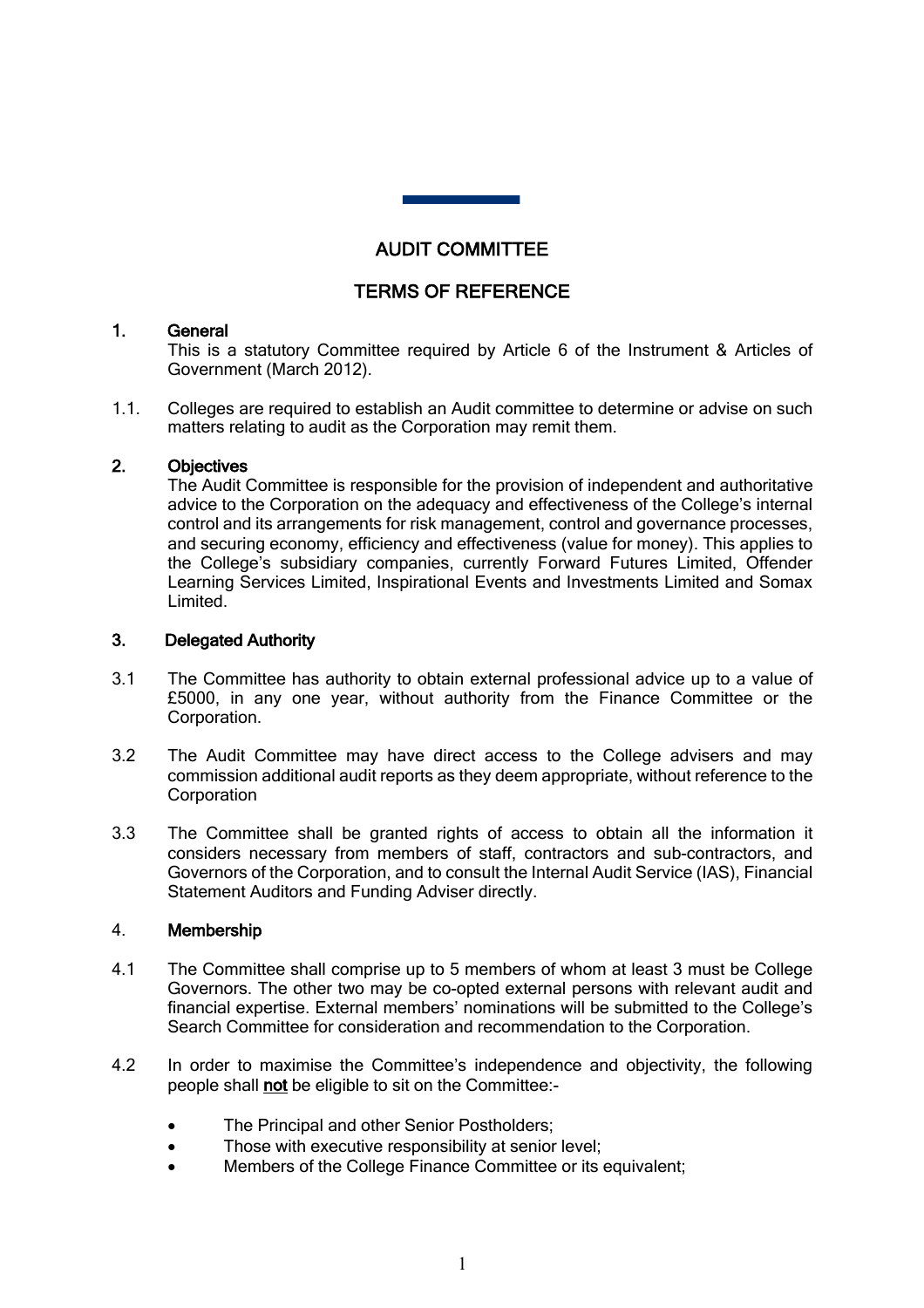- The Chair of the Corporation;
- Governors who have significant business interests in the College:
- Student Governors; and
- Members of staff who have significant management, financial or budgetary responsibility.
- 4.3 The Internal Auditor shall be entitled to attend and speak at all meetings of the Committee (but not to vote) as shall the Financial Statement Auditors and Funding Adviser where business relevant to them is being discussed.
- 4.4 The Principal & Chief Executive, Vice Principal and Group Director and Director of Finance will be invited to attend meetings of the Committee, particularly where their area of responsibility is under discussion, and shall be entitled to attend and speak at such meetings but not to vote.
- 4.5 The Committee may invite the Corporation's advisers or third parties to attend meetings of the Committee as appropriate (such persons shall be entitled to speak but not vote at the meeting).
- 4.6 The minutes of the Committee meetings will be recorded by the designated minute secretary.

### 5. Quorum

The quorum for meetings of the Committee shall be three including at least two Governors.

#### 6. Meeting Cycle

- 6.1 The Committee will meet at least once each term. The Internal Auditor, Financial Statement Auditors, or Funding Advisers may request a meeting of the Committee if they consider that one is necessary and the Committee will endeavour to comply with such requests. In any event, the Committee must consider a minimum number of items of business each year for it to be able to function effectively, as set out in the Appendix attached.
- 6.2 The Committee shall be entitled, whenever it is satisfied that it is appropriate to do so, to go into confidential session and (subject to the rules as to quoracy set out above) to exclude any, or all, non-Committee participants and observers, except the Clerk to the Committee<sup>1</sup>

#### 7. Declaration of Interest

Standing Orders relating to disclosure of interest apply to Committee meetings in the same way as they apply to Corporation meetings.

#### 8. Terms of Reference

The Audit Committee shall be responsible for:

- 8.1 The appointment, reappointment, dismissal and remuneration of the Internal Auditor and Financial Statement Auditors.
- 8.2 The effective co-ordination between the Internal Auditor, the Financial Statement Auditors and the Funding Advisor including whether the work of the Funding Advisor should be relied upon for internal audit purposes.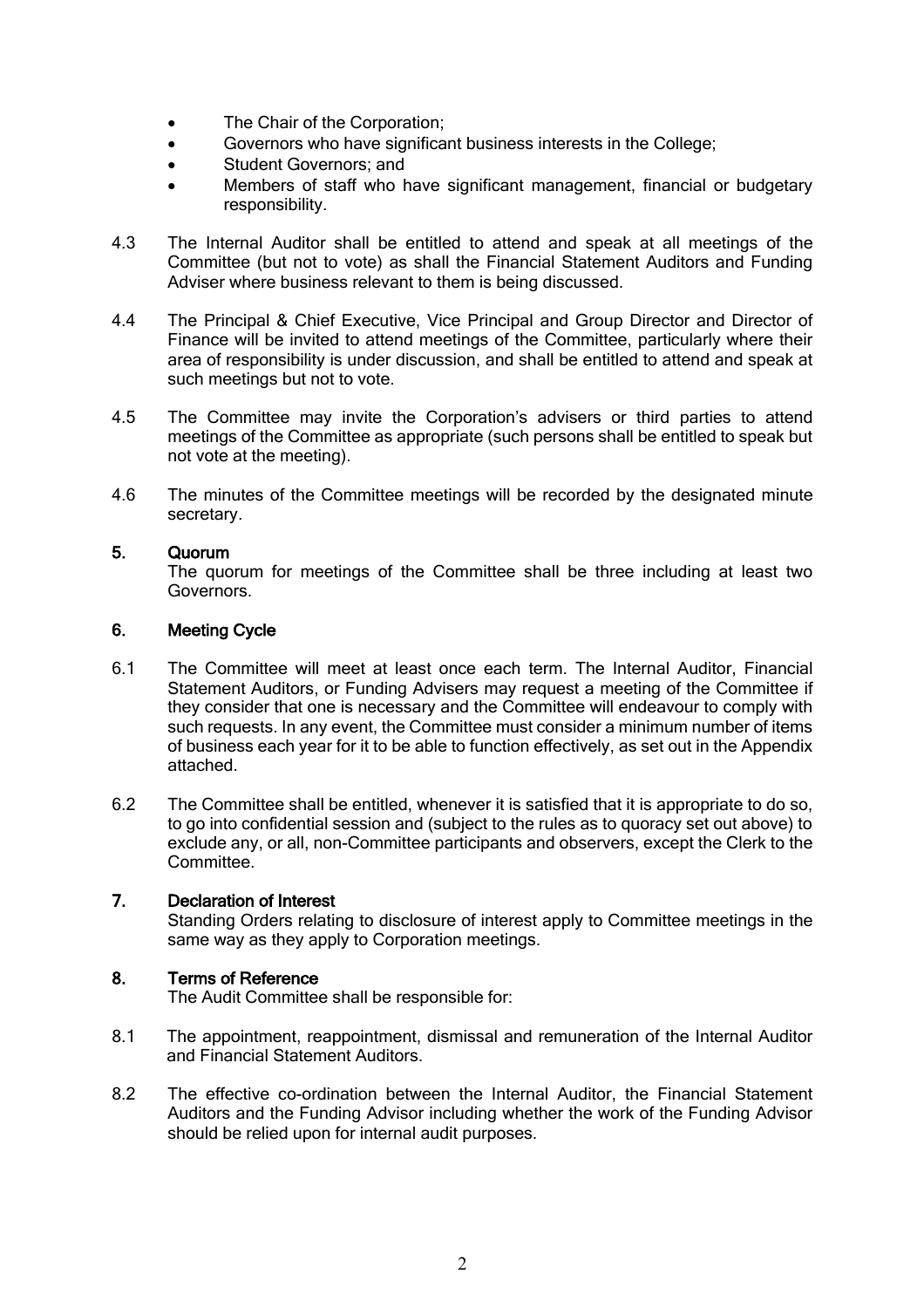- 8.3 Determining the Audit plan of the Internal Auditor, Financial Statement Auditors and the Funding Advisor.
- 8.4 The Internal Audit needs assessment, strategic and annual audit plans.
- 8.5 All Internal Audit reports and annual reports together with management responses.
- 8.6 Control issues included in the management letters of the Internal and Financial Statement Auditors, and management's responses to these.
- 8.7 Recommending the annual Financial Statements and Management Letter to the Corporation.
- 8.8 The monitoring, within an agreed timescale, the implementation of agreed recommendations relating to Internal Audit assignment reports, Internal Audit annual reports, the Funding Advisor's management letter and spot check reports and the Financial Statement Auditor's management letter.
- 8.9 The establishment, in conjunction with College management, relevant annual performance measures and indicators, and to monitor the effectiveness of the Internal Auditor, Financial Statement Auditor, through these measures and indicators and decide, based on this review, whether a competition for price and quality of the audit service provided is appropriate.
- 8.10 The production of an annual report for the Corporation and Chief Accounting Officer, which should include the Committee's advice on the effectiveness of the College's risk management, control and governance processes, and any significant matters arising from the work of the Internal Auditors, the Financial Statement Auditors and the Funding Advisors.
- 8.11 Recommending the Risk Management Policy, Risk Register and associated Action Plan to the Corporation for approval.
- 8.12 Review and monitoring of the subsidiary company Risk Registers and associated Action Plans to ensure that any major risk is incorporated in the overall College Risk Register.
- 8.13 Reviewing and Monitoring the Risk Action Plan and advising the Corporation when necessary.
- 8.14 Ensuring that all allegations of fraud and irregularity are properly investigated.
- 8.15 Advising the Corporation on relevant reports by NAO (National Audit Office), Funding Agencies and other funding bodies and where appropriate, management responses to these.
- 8.16 Recommending the Health & Safety Policy, Annual Report and Action Plan to the Corporation for approval.
- 8.17 Review and Monitoring the Health & Safety Action Plan and advising the Corporation when necessary.
- 8.18 Approving the Public Interest & Disclosure (Whistleblowing) Policy & Procedure.
- 8.19 Approving the Anti-Fraud & Corruption Policy & Procedure.
- 8.20 Annually reviewing the Gift Book.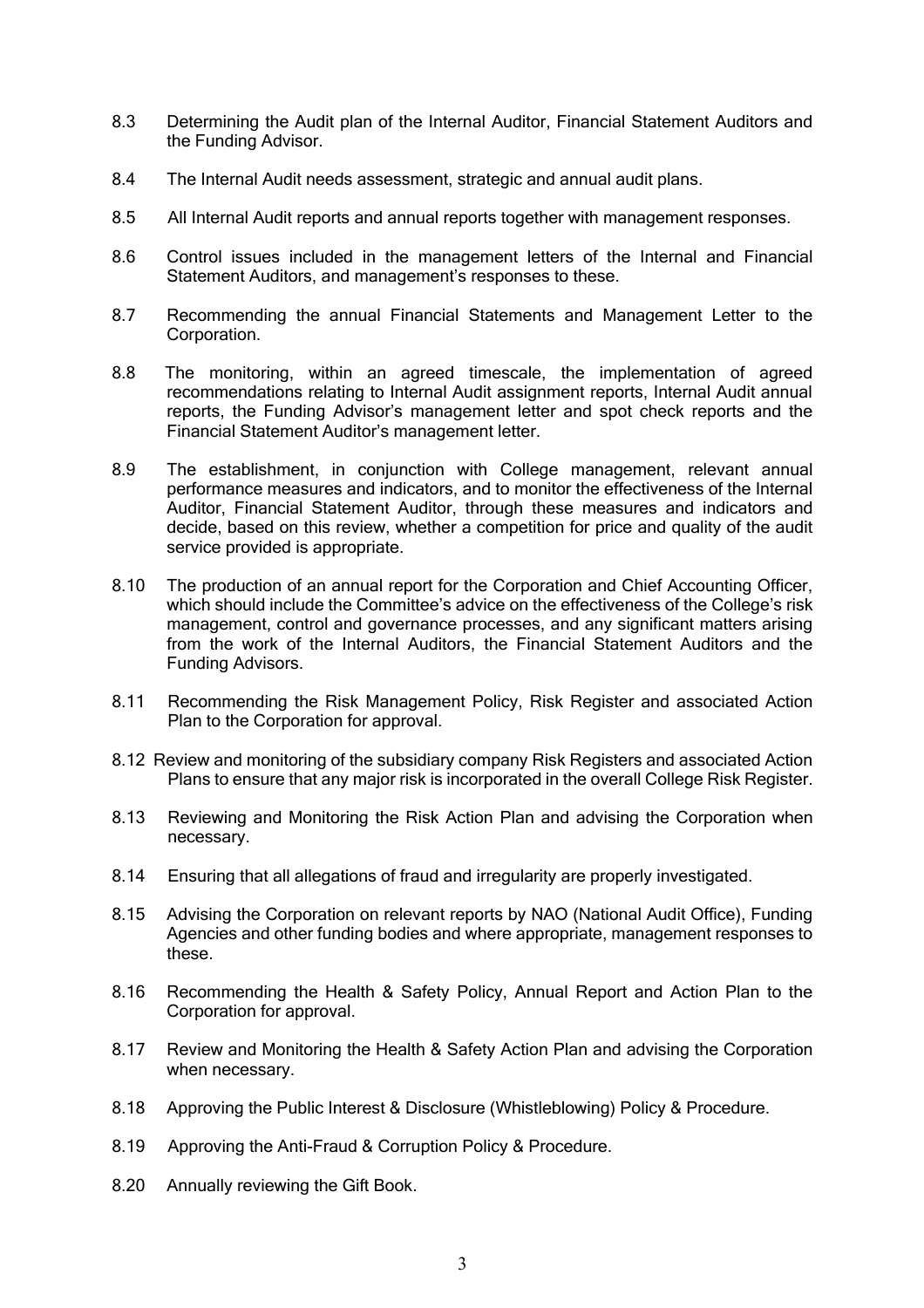#### 9. Additional Information

- 9.1 The Head of the Internal Auditors, Financial Statement Auditors and the Funding Advisors shall have direct access to the Chair of the Audit Committee and to the Corporation. There shall also be direct access to the Principal as Chief Accounting Officer.
- 9.2 The Audit Committee shall be informed of all additional services undertaken by the Internal Auditors, the Financial Statement Auditors and the Funding Advisors.
- 9.3 The Internal Auditors must be a separate company from the Financial Statement Auditors. If possible these companies should not be the same as the Funding Advisors. If this should occur, the Corporation should be advised.
- 9.4 The Chair of the Audit Committee will also act as a designated assessor under the Public Interest Disclosure Policy and Procedure (Whistle-blowing).
- 9.5 The Terms of Reference will be reviewed every three years or if required prior to this if there are any changes to legislation.
- 9.6 Membership will be reviewed at least annually and reported to Search Committee.

#### These revised Terms of Reference were reviewed by Audit Committee on 23rd October 2019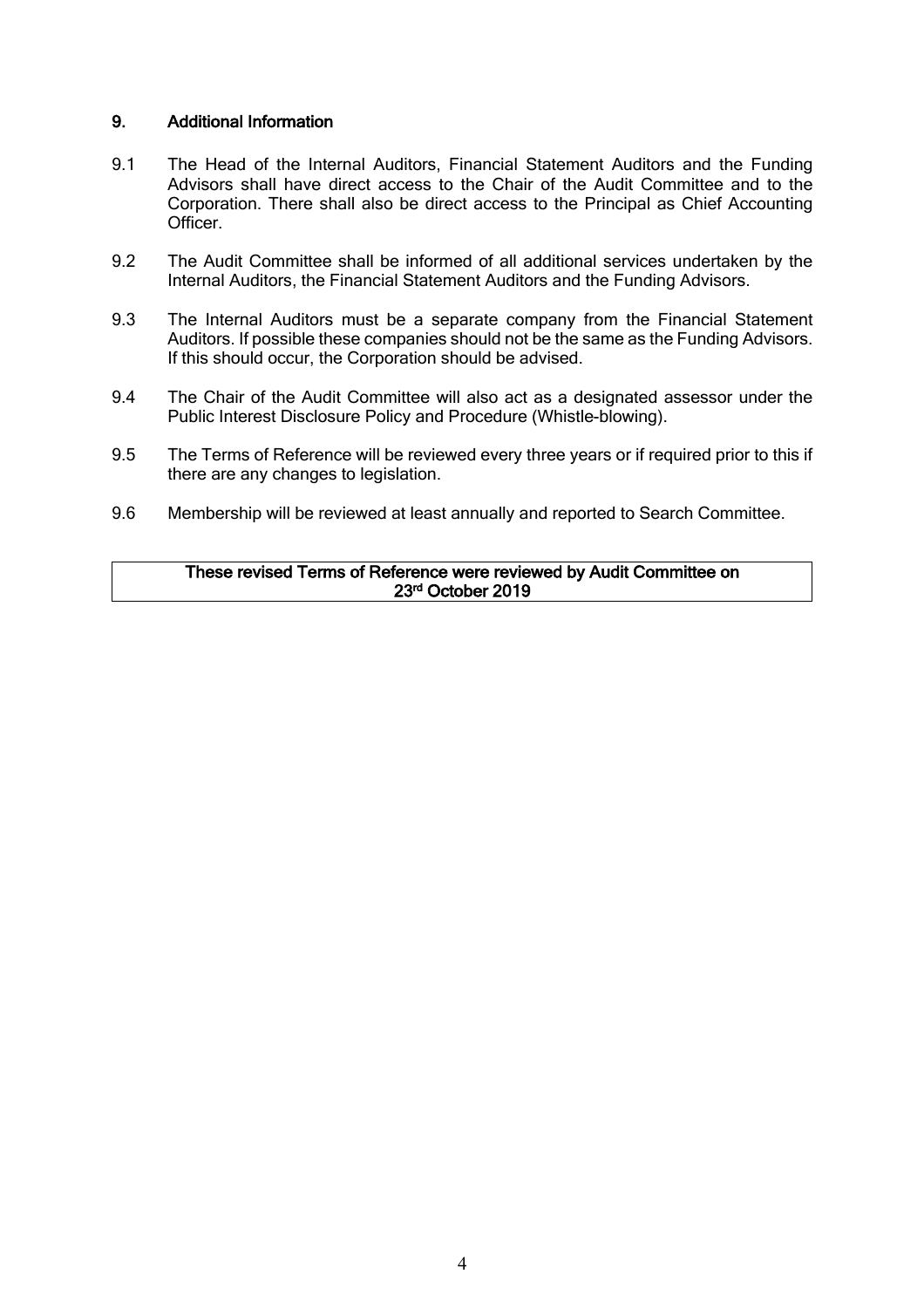# AUDIT COMMITTEE

| Ref: | <b>Achieved By</b>                                                                                                                                                                                                                           | Frequency                                                                                                                                               |
|------|----------------------------------------------------------------------------------------------------------------------------------------------------------------------------------------------------------------------------------------------|---------------------------------------------------------------------------------------------------------------------------------------------------------|
| 8.1  | The appointment, reappointment, dismissal and<br>remuneration of the Internal Auditor and<br><b>Financial Statement Auditors.</b>                                                                                                            | Contracts to be competitively<br>$\bullet$<br>tendered every three years plus<br>a possible two years extension.<br>Annual review of remuneration.<br>٠ |
| 8.2  | Review co-ordination between Internal Auditor,<br><b>Financial Statement Auditors and Funding</b><br>Advisor.                                                                                                                                | Annually, normally in July each<br>$\bullet$<br>year                                                                                                    |
| 8.3  | Review of work of Internal Auditor, Financial<br><b>Statement Auditors and Funding Advisor</b>                                                                                                                                               | Annually, normally in July each<br>$\bullet$<br>year                                                                                                    |
| 8.4  | Review of Internal Audit needs assessment,<br><b>Strategic and Annual Audit Plans</b>                                                                                                                                                        | As and when presented<br>$\bullet$                                                                                                                      |
| 8.5  | Review of Internal Audit reports and annual<br>reports                                                                                                                                                                                       | As and when presented<br>$\bullet$                                                                                                                      |
| 8.6  | Review of Control issues and responses                                                                                                                                                                                                       | As and when presented<br>$\bullet$                                                                                                                      |
| 8.7  | Financial Statements and Management Letter to<br>be reviewed prior to submission to Corporation<br>for approval                                                                                                                              | Annually, normally in<br>$\bullet$<br>November/December each year                                                                                       |
| 8.8  | Monitoring and implementation of agreed<br>recommendations emanating from Audit visit<br>reports                                                                                                                                             | As presented<br>$\bullet$                                                                                                                               |
| 8.9  | Establishment of relevant annual<br>$\bullet$<br>performance measures and indicators<br>Monitor effectiveness of Internal Auditor and<br><b>Financial Statement Auditor</b>                                                                  | Annually, normally in July each<br>$\bullet$<br>year<br>Annually, normally in July each<br>$\bullet$<br>year                                            |
| 8.10 | Production of Annual Report to include:<br>College's risk management<br>$\bullet$<br>Governance processes<br>$\bullet$<br>Significant matters arising from Internal<br>Auditors, Financial Statement Auditors and<br><b>Funding Advisors</b> | Annually, normally in December<br>$\bullet$<br>each year                                                                                                |
| 8.11 | Risk Management Policy documents to be<br>reviewed prior to submission for Corporation<br>approval.                                                                                                                                          | Triennially or following any major<br>$\bullet$<br>change.                                                                                              |
| 8.12 | Review and Monitoring of the subsidiary<br>company Risk Registers                                                                                                                                                                            | Annually normally October /<br>November.                                                                                                                |
| 8.13 | Review and monitoring of Risk Action Plan                                                                                                                                                                                                    | Standing item on agenda<br>٠                                                                                                                            |
| 8.14 | Allegations of Fraud investigated and reported                                                                                                                                                                                               | As and when required<br>$\bullet$                                                                                                                       |
| 8.15 | Update on and management responses to<br>reports by NAO, and funding bodies                                                                                                                                                                  | As and when presented<br>$\bullet$                                                                                                                      |
| 8.16 | Review of Health & Safety Policy                                                                                                                                                                                                             | Triennially or following and major<br>$\bullet$<br>change.                                                                                              |
| 8.17 | Review and monitoring of Health & Safety Action<br>Plan                                                                                                                                                                                      | Annually, normally in November<br>$\bullet$<br>each year                                                                                                |
| 8.18 | Approve the Public Interest Disclosure Policy                                                                                                                                                                                                | Triennially between October &<br>$\bullet$<br>December                                                                                                  |
| 8.19 | Approve the Anti-Fraud & Corruption Policy                                                                                                                                                                                                   | Triennially between October &<br>$\bullet$<br>December                                                                                                  |
| 8.20 | Review of Gift Book                                                                                                                                                                                                                          | Annually in October each year<br>$\bullet$                                                                                                              |